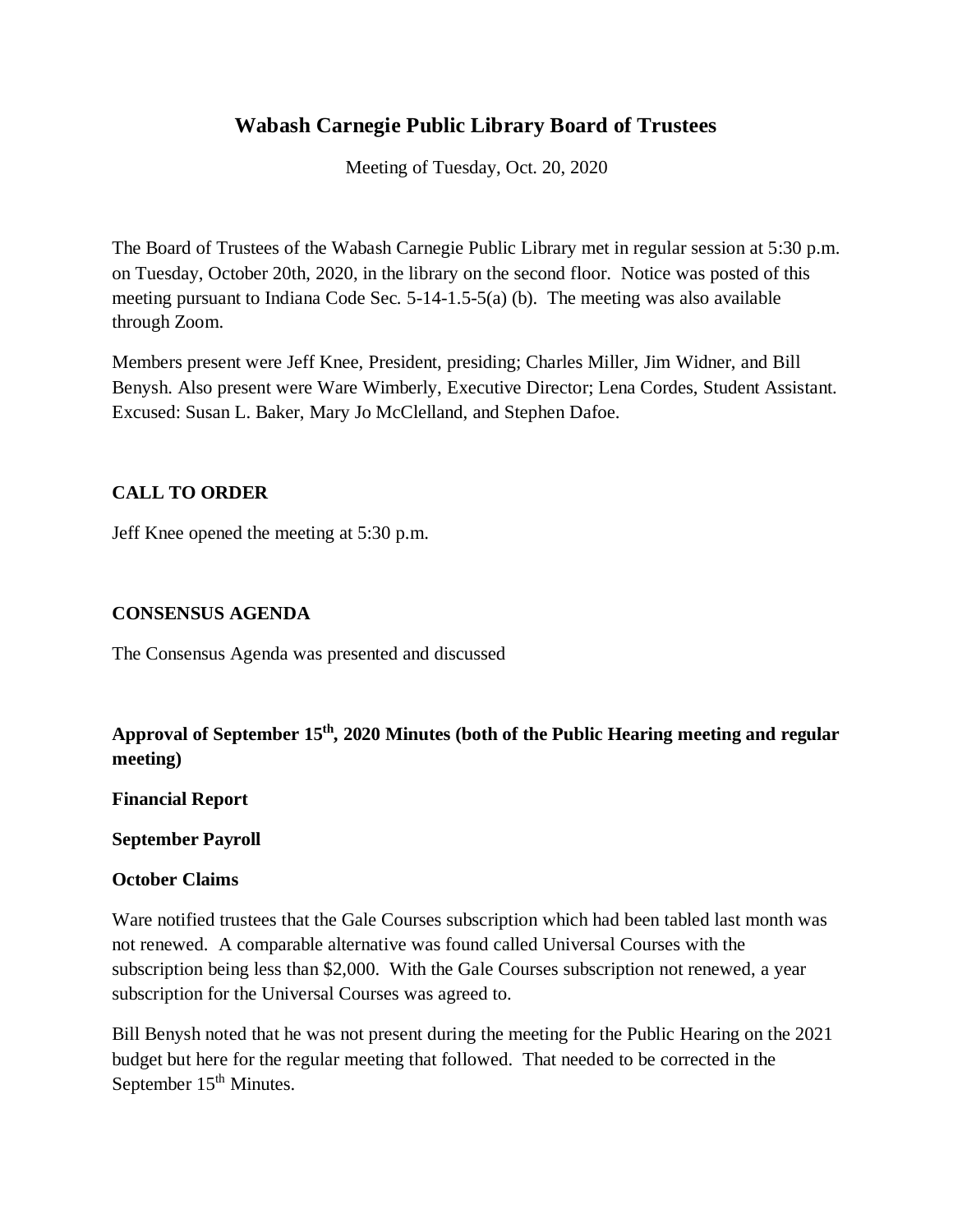*Board of Trustees – Minutes – October*  $20^{th}$ *,*  $2020 - p$ *. 2* 

Action: It was moved by Charles Miller and seconded by Bill Benysh to approve the Consensus Agenda with the mentioned corrections. Motion passed.

## **PRESIDENT'S REPORT**

No report.

## **COMMITTEE REPORT** (Bill Benysh – Park Board)

Significant funds left for pool; resealed a significant proportion of the Riverwalk; possible use of a playground rehab including one currently vandalized.

## **OLD BUSINESS**

## Circulation Policy

The trustees and Ware reviewed a few additional changes to the library's Circulation Policy. The two changes were for lost or damaged items to be charged after 4 weeks rather than 6 weeks. Also, the library doesn't have any equipment that it loans and so that was omitted. The trustees and Ware discussed changes and approved the revised copy.

Action: It was moved by Charles Miller and seconded by Jim Widner to approve the revised Circulation Policy. Motion passed.

## Health Emergency Policy for Pandemic

A revised copy of the library's Health Emergency Policy for Pandemic was presented to the trustees. The revised policy specifies the chain of command if the situation occurs where the Executive Director could no longer run basic operations of the library temporarily due to sickness or other health related reason. In such a situation, the Youth Services Librarian followed by the Business Manager would be the chain of command. Trustees approve the revised policy.

Action: It was moved by Bill Benysh and seconded by Charles Miller to adopt the revised policy. Motion passed.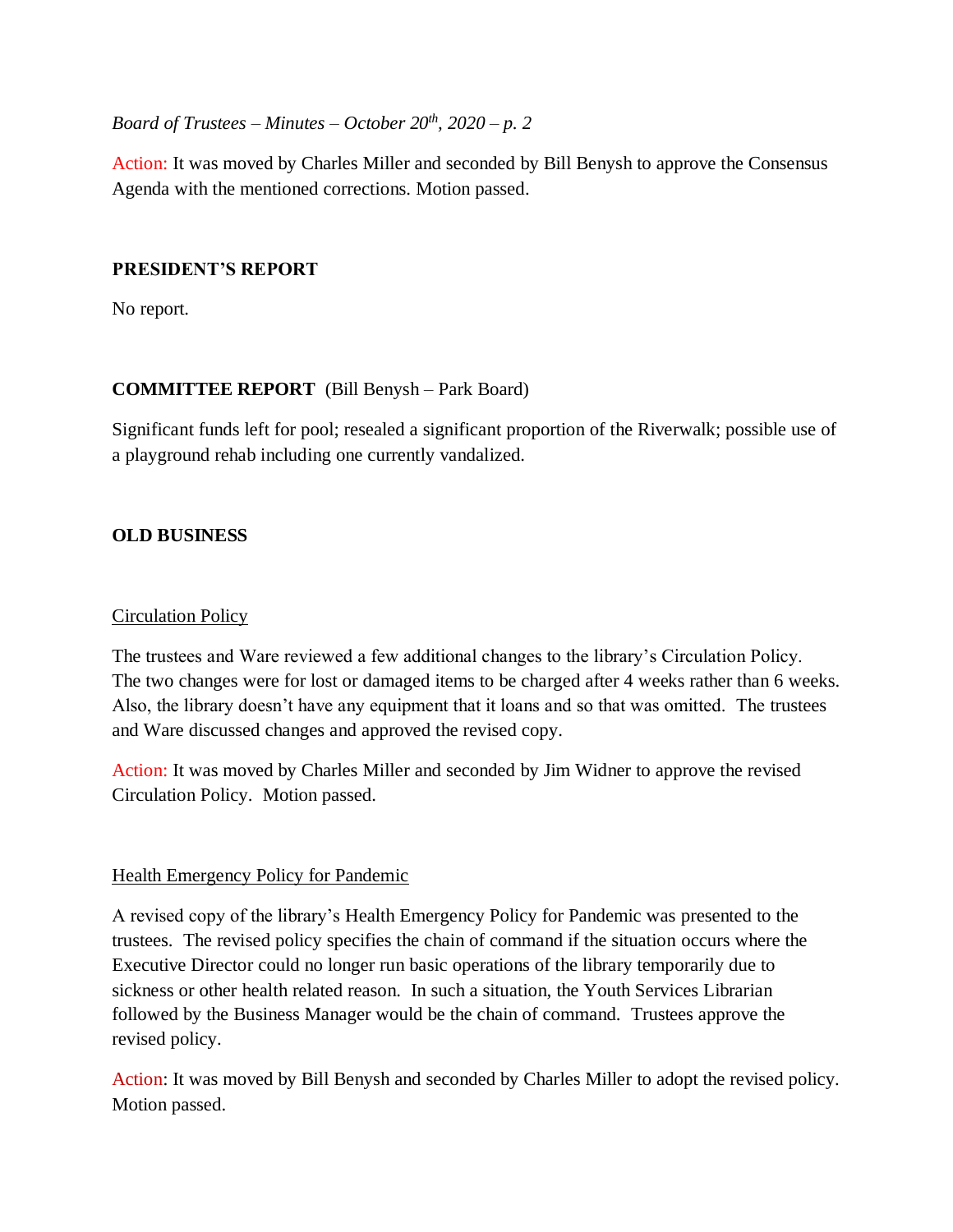## **NEW BUSINESS**

#### Adopt 2021 Budget

The trustees and Ware discussed the proposed 2021 budget that has been advertised and made available at a public meeting. The next step is for the budget to be officially adopted. If approved, this will be the final step in the budget process for 2021. The approved budget will then go to the Indiana Department of Government Finance (DLGF) which will review it and issue a 1782 Notice. The 1782 Notice is the DLGF's approval of the proposed budget and corresponding tax levy issued by the library. The trustees agreed to adopt the 2021 budget.

Action: It was moved by Jim Widner and seconded by Charles Miller to adopt the 2021 budget. Motion carried.

### Wabash County Newspaper LSTA Grant

The trustees and Ware discussed the Wabash County Newspaper LSTA grant the library is partnering with the Wabash County Museum on. Ware didn't realize that the Indiana State Library requires formal motion by the library's Board of Trustees authorizing the Executive Director to act as the official overseer of the grant. Ware and the trustees discussed aspects of the grant including what would happen to the original paper copies and availability of the data once digitalized. Trustees approved authorizing Ware Wimberly as the library's Executive Director to be the official overseer of the LSTA grant.

Action: It was moved by Charles Miller and seconded by Jim Widner to approve authorizing Ware Wimberly, library's Executive Director, to be the official overseer of this LSTA Grant. Motion carried.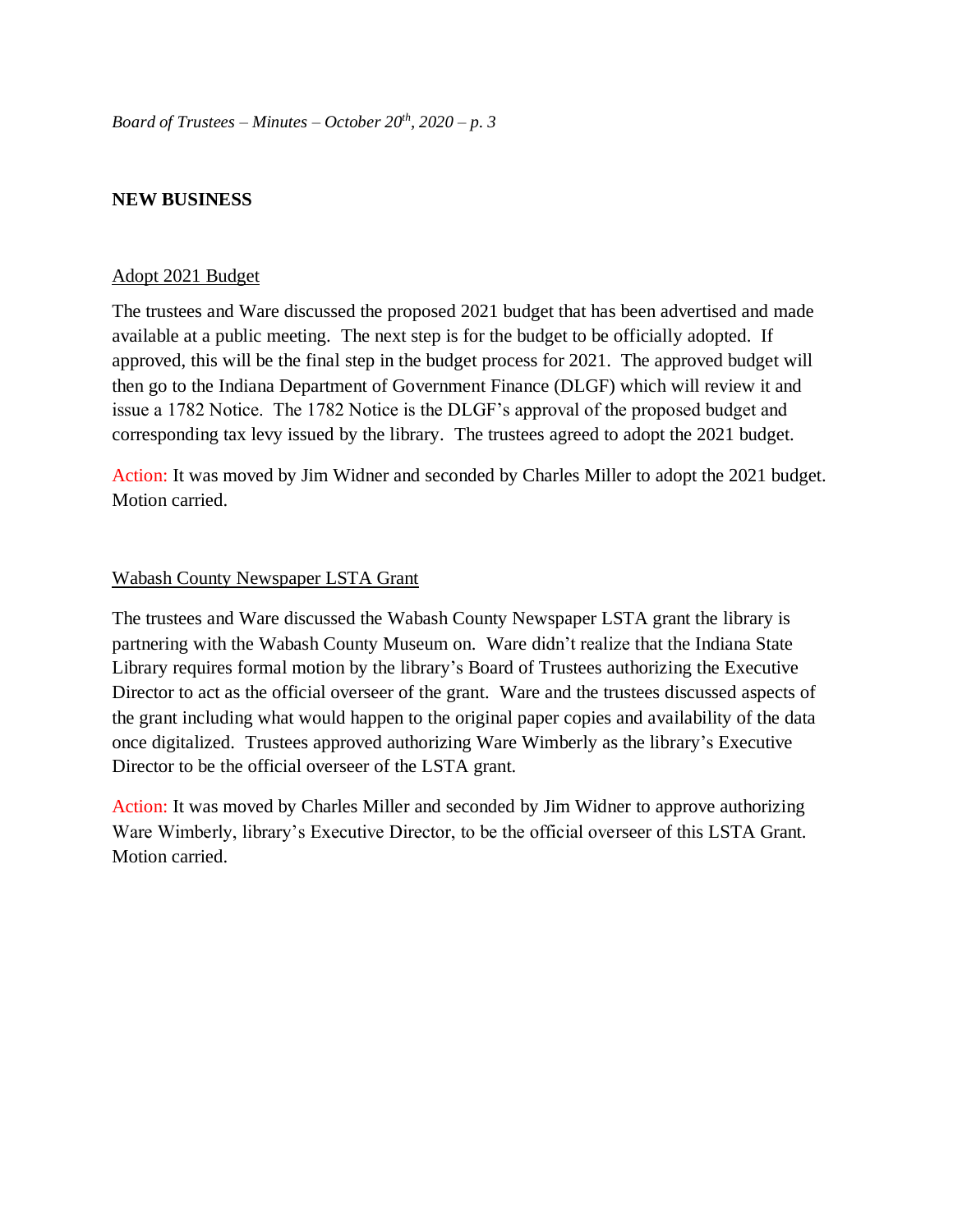### **ADMINISTRATIVE UPDATE**

### Taking Bills and Coins

Since the gradual re-opening of the library building began, the library only has been accepting credit and debit card payments of \$5.00 or above. Due to COVID-19 related concerns, the library has not been charging patrons for making copies and sending faxes because money is used primarily for payment. Although the library is blessed with reserves in situations such as the pandemic, Ware expressed concern about long-term costs for paper and printing supplies.

The trustees and Ware discussed the continued increase of COVID-19 cases and upcoming holiday season, and it was agreed to hold off on taking money as payment for copies and faxes until December 31, 2020. There would be announcement in November to let library patrons know that we would resume charging fees for copies and faxes beginning January 1<sup>st</sup>, 2021. It was agreed also to change the minimum amount that a credit or debit card could be used from \$5.00 to \$3.00.

Action: It was moved by Bill Benysh and seconded by Charles Miller to hold off charging money for copies and faxes until January 1, 2021 while notifying patrons of this in November. Part of the motion also noted that the minimum amount a credit or debit card could be used was changed from \$5.00 to \$3.00. Motion carried.

#### Bond

Charles Miller, Jim Widner, and Ware Wimberly had a Zoom conference with Jane Herndon, a bond counsel with Ice Miller and Associates along with Ryan Fetters of BakerTilly and Zach Benedict of MKM Architecture. Jane Herndon has worked on bonds with a number of public libraries over the years. This followed a discussion with Ryan Fetters of BakerTilly which is a company that works with municipals entities on bonds. It was a good discussion and highlighted the challenge Library Board face in securing bonds today.

For our library to secure any bond, it does need to have Wabash City Council approval. The challenge will be that due to property tax caps or circuit breakers, any bond we secure would affect the tax revenues of other entities such as Wabash City, Wabash City Schools, etc. Thus, the library would be in direct competition for the public dollars that are available to spend. Much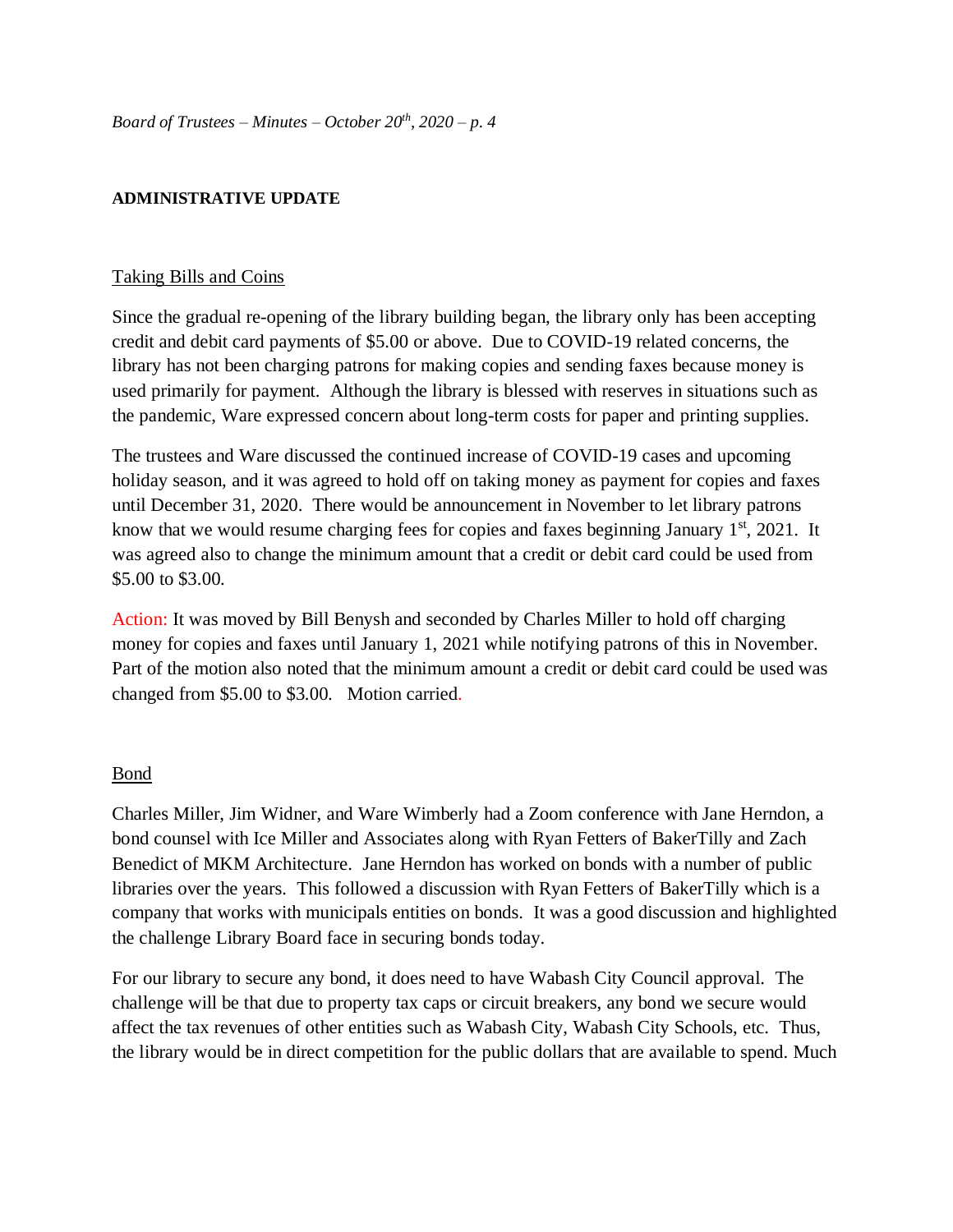## *Board of Trustees – Minutes – October 20th, 2020, p. 5*

of the property in the City of Wabash is capped by circuit breakers which makes it an uphill battle.

Jim, Charles, and Ware discussed their thoughts from the meetings. Trustees discussed further steps at this time. It was agreed that the next steps are to get a tax impact report on the properties in the City of Wabash. This could be done by Ryan Fetters of BakerTilly and our consultant, Sara Peterson.

## Tim Drake- MSD of Wabash County

Ware and Polly Howell had a discussion with Tim Drake of MSD of Wabash County about possible collaborative ideas. Ware gave a summary of the discussion to the trustees. Tim is the Assistant Superintendent of Curriculum and Academics at MSD of Wabash County. There was discussion about the digital access cards agreement that the library has with Wabash City Schools and how MSD of Wabash County could participate with the non-resident barrier or with other online resources. Nothing was decided other than continued discussion on finding some small steps where collaboration could happen. There was general agreement that MSD of Wabash County would need to give some financial support to participate in the digital access card program or other online resources due to the non-resident fee factor.

### Library CD at First Merchants Bank

A library CD is maturing at the First Merchants bank here in Wabash. It is anticipated that a little over \$16,000.00 in interest will be earned and it was agreed to put the interest in the Elizabeth Pearson Gift Fund. With possible capital projects coming in 2021, it was decided that putting the principal in another CD wouldn't be prudent. It was agreed that the principal should be put in a savings account for the time being. Ware will look at current savings rates from various local financial institutions to put the principal in.

Action: It was moved by Bill Benysh and seconded by Charles Miller to put the interest from the matured CD into the E. Pearson Gift Fund and reinvest the principle in a savings account with intent to evaluate further investments at the beginning of next year. Motion passed.